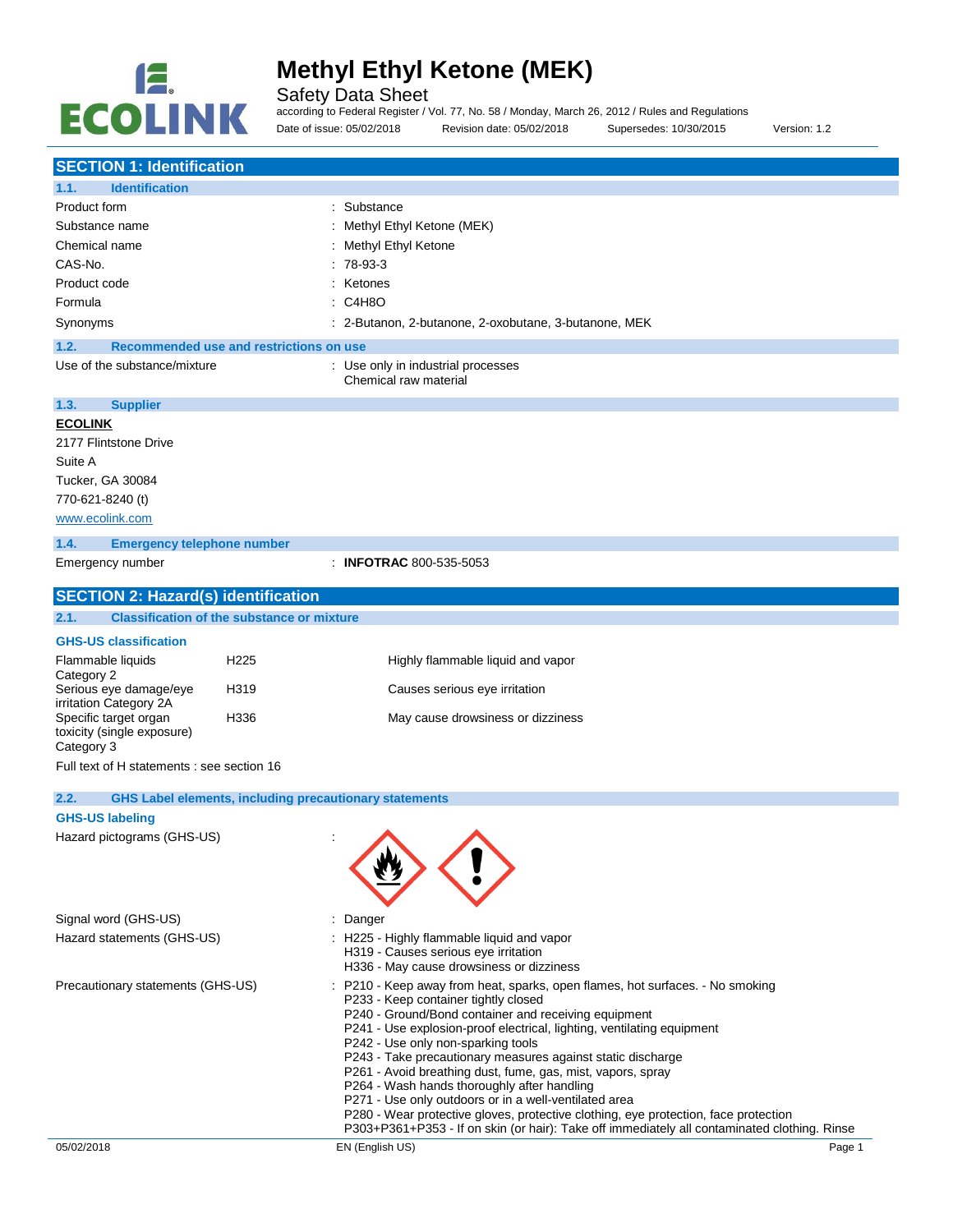Safety Data Sheet

according to Federal Register / Vol. 77, No. 58 / Monday, March 26, 2012 / Rules and Regulations

|                                                                                                                                                                                                          | skin with water/shower<br>P304+P340 - If inhaled: Remove person to fresh air and keep comfortable for breathing<br>lenses, if present and easy to do. Continue rinsing<br>P312 - Call a POISON CENTER or doctor/physician if you feel unwell<br>P337+P313 - If eye irritation persists: Get medical advice/attention<br>P370+P378 - In case of fire: Use water fog, foam, dry chemical or carbon dioxide (CO2) to<br>extinguish<br>P403+P233 - Store in a well-ventilated place. Keep container tightly closed<br>P403+P235 - Store in a well-ventilated place. Keep cool<br>P405 - Store locked up<br>P501 - Dispose of contents/container in accordance with local, regional, national, and/or<br>international regulations. |                           |     | P305+P351+P338 - If in eyes: Rinse cautiously with water for several minutes. Remove contact                                                                                                       |  |
|----------------------------------------------------------------------------------------------------------------------------------------------------------------------------------------------------------|--------------------------------------------------------------------------------------------------------------------------------------------------------------------------------------------------------------------------------------------------------------------------------------------------------------------------------------------------------------------------------------------------------------------------------------------------------------------------------------------------------------------------------------------------------------------------------------------------------------------------------------------------------------------------------------------------------------------------------|---------------------------|-----|----------------------------------------------------------------------------------------------------------------------------------------------------------------------------------------------------|--|
| 2.3.<br>Other hazards which do not result in classification                                                                                                                                              |                                                                                                                                                                                                                                                                                                                                                                                                                                                                                                                                                                                                                                                                                                                                |                           |     |                                                                                                                                                                                                    |  |
| No additional information available                                                                                                                                                                      |                                                                                                                                                                                                                                                                                                                                                                                                                                                                                                                                                                                                                                                                                                                                |                           |     |                                                                                                                                                                                                    |  |
| 2.4.<br>Unknown acute toxicity (GHS US)                                                                                                                                                                  |                                                                                                                                                                                                                                                                                                                                                                                                                                                                                                                                                                                                                                                                                                                                |                           |     |                                                                                                                                                                                                    |  |
| Not applicable                                                                                                                                                                                           |                                                                                                                                                                                                                                                                                                                                                                                                                                                                                                                                                                                                                                                                                                                                |                           |     |                                                                                                                                                                                                    |  |
| <b>SECTION 3: Composition/Information on ingredients</b>                                                                                                                                                 |                                                                                                                                                                                                                                                                                                                                                                                                                                                                                                                                                                                                                                                                                                                                |                           |     |                                                                                                                                                                                                    |  |
| 3.1.<br><b>Substances</b>                                                                                                                                                                                |                                                                                                                                                                                                                                                                                                                                                                                                                                                                                                                                                                                                                                                                                                                                |                           |     |                                                                                                                                                                                                    |  |
| Substance type                                                                                                                                                                                           | : Mono-constituent                                                                                                                                                                                                                                                                                                                                                                                                                                                                                                                                                                                                                                                                                                             |                           |     |                                                                                                                                                                                                    |  |
| <b>Name</b>                                                                                                                                                                                              |                                                                                                                                                                                                                                                                                                                                                                                                                                                                                                                                                                                                                                                                                                                                | <b>Product identifier</b> | %   | <b>GHS-US classification</b>                                                                                                                                                                       |  |
| Methyl Ethyl Ketone (MEK)<br>(Main constituent)                                                                                                                                                          |                                                                                                                                                                                                                                                                                                                                                                                                                                                                                                                                                                                                                                                                                                                                | (CAS-No.) 78-93-3         | 100 | Flam. Lig. 2, H225<br>Eye Irrit. 2A, H319<br>STOT SE 3, H336                                                                                                                                       |  |
| Full text of hazard classes and H-statements : see section 16                                                                                                                                            |                                                                                                                                                                                                                                                                                                                                                                                                                                                                                                                                                                                                                                                                                                                                |                           |     |                                                                                                                                                                                                    |  |
| 3.2.<br><b>Mixtures</b>                                                                                                                                                                                  |                                                                                                                                                                                                                                                                                                                                                                                                                                                                                                                                                                                                                                                                                                                                |                           |     |                                                                                                                                                                                                    |  |
| Not applicable                                                                                                                                                                                           |                                                                                                                                                                                                                                                                                                                                                                                                                                                                                                                                                                                                                                                                                                                                |                           |     |                                                                                                                                                                                                    |  |
| <b>SECTION 4: First-aid measures</b>                                                                                                                                                                     |                                                                                                                                                                                                                                                                                                                                                                                                                                                                                                                                                                                                                                                                                                                                |                           |     |                                                                                                                                                                                                    |  |
| 4.1.<br><b>Description of first aid measures</b>                                                                                                                                                         |                                                                                                                                                                                                                                                                                                                                                                                                                                                                                                                                                                                                                                                                                                                                |                           |     |                                                                                                                                                                                                    |  |
| First-aid measures general                                                                                                                                                                               | : Call a poison center/doctor/physician if you feel unwell.                                                                                                                                                                                                                                                                                                                                                                                                                                                                                                                                                                                                                                                                    |                           |     |                                                                                                                                                                                                    |  |
| First-aid measures after inhalation                                                                                                                                                                      | additional treatment.                                                                                                                                                                                                                                                                                                                                                                                                                                                                                                                                                                                                                                                                                                          |                           |     | : Remove to fresh air. If rapid recovery does not occur, transport to nearest medical facility for                                                                                                 |  |
| First-aid measures after skin contact                                                                                                                                                                    | : Remove contaminated clothing. Flush exposed area with water and follow by washing with<br>soap if available. If persistent irritation occurs, obtain medical attention.                                                                                                                                                                                                                                                                                                                                                                                                                                                                                                                                                      |                           |     |                                                                                                                                                                                                    |  |
| First-aid measures after eye contact                                                                                                                                                                     | : Rinse immediately with plenty of water. Remove contact lenses, if present and easy to do.<br>persists.                                                                                                                                                                                                                                                                                                                                                                                                                                                                                                                                                                                                                       |                           |     | Continue rinsing. Do not apply neutralizing agents. Take victim to an ophthalmologist if irritation                                                                                                |  |
| First-aid measures after ingestion                                                                                                                                                                       | : If swallowed, do NOT induce vomiting: transport to nearest medical facility for additional<br>the nearest medical facility: fever greater than 101 °F (38.3 °C), shortness of breath, chest<br>congestion or continued coughing or wheezing.                                                                                                                                                                                                                                                                                                                                                                                                                                                                                 |                           |     | treatment. If vomiting occurs spontaneously, keep head below hips to prevent aspiration. If any<br>of the of the following delayed signs and symptoms appear within the next 6 hours, transport to |  |
| 4.2.<br>Most important symptoms and effects (acute and delayed)                                                                                                                                          |                                                                                                                                                                                                                                                                                                                                                                                                                                                                                                                                                                                                                                                                                                                                |                           |     |                                                                                                                                                                                                    |  |
| Potential Adverse human health effects and<br>symptoms                                                                                                                                                   | : If material enters lungs, signs and symptoms may include coughing, choking, wheezing,<br>difficulty in breathing, chest congestion, shortness of breath, and/ or fever. Defattening<br>blurred vision. Breathing of high vapor concentrations may cause central nervous system<br>(CNS) depression resulting in dizziness, light-headedness, headache, nausea and loss of<br>coordination. Continued inhalation may result in unconsciousness and death.                                                                                                                                                                                                                                                                     |                           |     | dermatitis signs and symptoms may include a burning sensation, redness, swelling, and/ or                                                                                                          |  |
| 4.3.<br>Immediate medical attention and special treatment, if necessary                                                                                                                                  |                                                                                                                                                                                                                                                                                                                                                                                                                                                                                                                                                                                                                                                                                                                                |                           |     |                                                                                                                                                                                                    |  |
| Treat symptomatically. Potential for chemical pneumonitis. Consider: gastric lavage with protected airway, administration of activated charcoal. Call a<br>doctor or poison control center for guidance. |                                                                                                                                                                                                                                                                                                                                                                                                                                                                                                                                                                                                                                                                                                                                |                           |     |                                                                                                                                                                                                    |  |

|      | <b>SECTION 5: Fire-fighting measures</b>      |                                                                                                                                       |
|------|-----------------------------------------------|---------------------------------------------------------------------------------------------------------------------------------------|
| 5.1. | Suitable (and unsuitable) extinguishing media |                                                                                                                                       |
|      | Suitable extinguishing media                  | : Alcohol-resistant foam, water spray or fog. Dry chemical powder, carbon dioxide, sand or earth<br>may be used for small fires only. |
|      | Unsuitable extinguishing media                | · None.                                                                                                                               |
|      |                                               |                                                                                                                                       |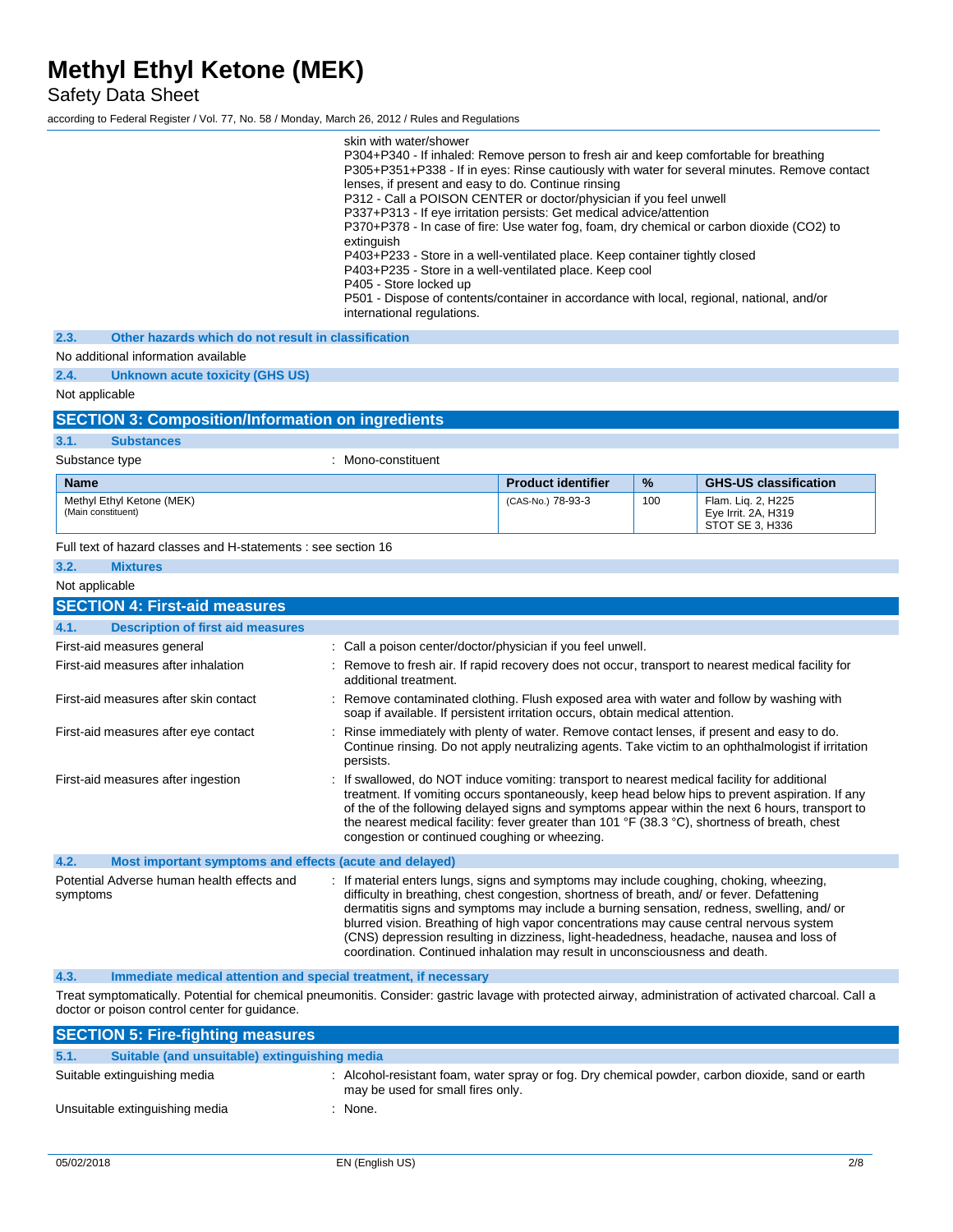Safety Data Sheet

according to Federal Register / Vol. 77, No. 58 / Monday, March 26, 2012 / Rules and Regulations

| 5.2.<br>Specific hazards arising from the chemical                          |                                                                                                                                                                                                                                                                                                                                                                                                                                                                                                                                                                                                                                                       |  |
|-----------------------------------------------------------------------------|-------------------------------------------------------------------------------------------------------------------------------------------------------------------------------------------------------------------------------------------------------------------------------------------------------------------------------------------------------------------------------------------------------------------------------------------------------------------------------------------------------------------------------------------------------------------------------------------------------------------------------------------------------|--|
| Fire hazard                                                                 | : Vapor is heavier than air, spreads along the ground and distant ignition is possible.                                                                                                                                                                                                                                                                                                                                                                                                                                                                                                                                                               |  |
|                                                                             | Carbon monoxide may be evolved if incomplete combustion occurs.                                                                                                                                                                                                                                                                                                                                                                                                                                                                                                                                                                                       |  |
|                                                                             |                                                                                                                                                                                                                                                                                                                                                                                                                                                                                                                                                                                                                                                       |  |
| 5.3.<br>Special protective equipment and precautions for fire-fighters      |                                                                                                                                                                                                                                                                                                                                                                                                                                                                                                                                                                                                                                                       |  |
| Firefighting instructions                                                   | : Cool tanks/drums with water spray/remove them into safety. Do not move the load if exposed to<br>heat.                                                                                                                                                                                                                                                                                                                                                                                                                                                                                                                                              |  |
| Protection during firefighting                                              | Do not attempt to take action without suitable protective equipment. Self-contained breathing<br>apparatus. Complete protective clothing.                                                                                                                                                                                                                                                                                                                                                                                                                                                                                                             |  |
| <b>SECTION 6: Accidental release measures</b>                               |                                                                                                                                                                                                                                                                                                                                                                                                                                                                                                                                                                                                                                                       |  |
| Personal precautions, protective equipment and emergency procedures<br>6.1. |                                                                                                                                                                                                                                                                                                                                                                                                                                                                                                                                                                                                                                                       |  |
| 6.1.1.<br>For non-emergency personnel                                       |                                                                                                                                                                                                                                                                                                                                                                                                                                                                                                                                                                                                                                                       |  |
| Protective equipment                                                        | : Gloves. Protective goggles. Protective clothing.                                                                                                                                                                                                                                                                                                                                                                                                                                                                                                                                                                                                    |  |
| Emergency procedures                                                        | Keep upwind. Mark the danger area. Consider evacuation. Seal off low-lying areas. Close                                                                                                                                                                                                                                                                                                                                                                                                                                                                                                                                                               |  |
|                                                                             | doors and windows of adjacent premises. Stop engines and no smoking. No naked flames or<br>sparks. Spark- and explosionproof appliances and lighting equipment. Keep containers closed.<br>Wash contaminated clothes.                                                                                                                                                                                                                                                                                                                                                                                                                                 |  |
| 6.1.2.<br>For emergency responders                                          |                                                                                                                                                                                                                                                                                                                                                                                                                                                                                                                                                                                                                                                       |  |
| Protective equipment                                                        | Do not attempt to take action without suitable protective equipment. For further information<br>refer to section 8: "Exposure controls/personal protection".                                                                                                                                                                                                                                                                                                                                                                                                                                                                                          |  |
| 6.2.<br><b>Environmental precautions</b>                                    |                                                                                                                                                                                                                                                                                                                                                                                                                                                                                                                                                                                                                                                       |  |
| Prevent spreading in sewers.                                                |                                                                                                                                                                                                                                                                                                                                                                                                                                                                                                                                                                                                                                                       |  |
| Methods and material for containment and cleaning up<br>6.3.                |                                                                                                                                                                                                                                                                                                                                                                                                                                                                                                                                                                                                                                                       |  |
| For containment                                                             | : Contain released product, pump into suitable containers. Plug the leak, cut off the supply. Dam                                                                                                                                                                                                                                                                                                                                                                                                                                                                                                                                                     |  |
|                                                                             | up the liquid spill. Try to reduce evaporation. Measure the concentration of the explosive gas-<br>air mixture. Dilute/disperse combustible gas/vapor with water curtain. Provide<br>equipment/receptacles with earthing. Do not use compressed air for pumping over spills.                                                                                                                                                                                                                                                                                                                                                                          |  |
| Methods for cleaning up                                                     | Take up liquid spill into a non combustible material e.g.: kieselguhr, powdered limestone or dry<br>sand/earth/vermiculite. Scoop absorbed substance into closing containers. Carefully collect the<br>spill/leftovers. Damaged/cooled tanks must be emptied. Do not use compressed air for<br>pumping over spills. Clean contaminated surfaces with an excess of water. Take collected spill<br>to manufacturer/competent authority. Wash clothing and equipment after handling.                                                                                                                                                                     |  |
| Other information                                                           | Dispose of materials or solid residues at an authorized site.                                                                                                                                                                                                                                                                                                                                                                                                                                                                                                                                                                                         |  |
| <b>Reference to other sections</b><br>6.4.                                  |                                                                                                                                                                                                                                                                                                                                                                                                                                                                                                                                                                                                                                                       |  |
| For further information refer to section 13.                                |                                                                                                                                                                                                                                                                                                                                                                                                                                                                                                                                                                                                                                                       |  |
| <b>SECTION 7: Handling and storage</b>                                      |                                                                                                                                                                                                                                                                                                                                                                                                                                                                                                                                                                                                                                                       |  |
| <b>Precautions for safe handling</b><br>7.1.                                |                                                                                                                                                                                                                                                                                                                                                                                                                                                                                                                                                                                                                                                       |  |
| Precautions for safe handling                                               | : Use spark-/explosionproof appliances and lighting system. Take precautions against<br>electrostatic charges. Keep away from naked flames/heat. Keep away from ignition<br>sources/sparks. Before use: check for peroxides and eliminate them. Measure the<br>concentration in the air regularly. Work under local exhaust/ventilation. Comply with the legal<br>requirements. Remove contaminated clothing immediately. Clean contaminated clothing.<br>Handle uncleaned empty containers as full ones. Thoroughly clean/dry the installation before<br>use. Do not discharge the waste into the drain. Do not use compressed air for pumping over. |  |
| Hygiene measures                                                            | Do not eat, drink or smoke when using this product. Always wash hands after handling the<br>product.                                                                                                                                                                                                                                                                                                                                                                                                                                                                                                                                                  |  |
| Conditions for safe storage, including any incompatibilities<br>7.2.        |                                                                                                                                                                                                                                                                                                                                                                                                                                                                                                                                                                                                                                                       |  |
| <b>Technical measures</b>                                                   | : Ground/bond container and receiving equipment.                                                                                                                                                                                                                                                                                                                                                                                                                                                                                                                                                                                                      |  |
| Storage conditions                                                          | Store in a well-ventilated place. Keep cool. Keep container tightly closed. Store locked up.                                                                                                                                                                                                                                                                                                                                                                                                                                                                                                                                                          |  |
| Storage area                                                                | : Store in a cool area. Keep out of direct sunlight. Store in a dark area. Ventilation at floor level.<br>Fireproof storeroom. Provide for an automatic sprinkler system. Provide for a tub to collect<br>spills. Provide the tank with earthing. May be stored under inert gas. Meet the legal<br>requirements.                                                                                                                                                                                                                                                                                                                                      |  |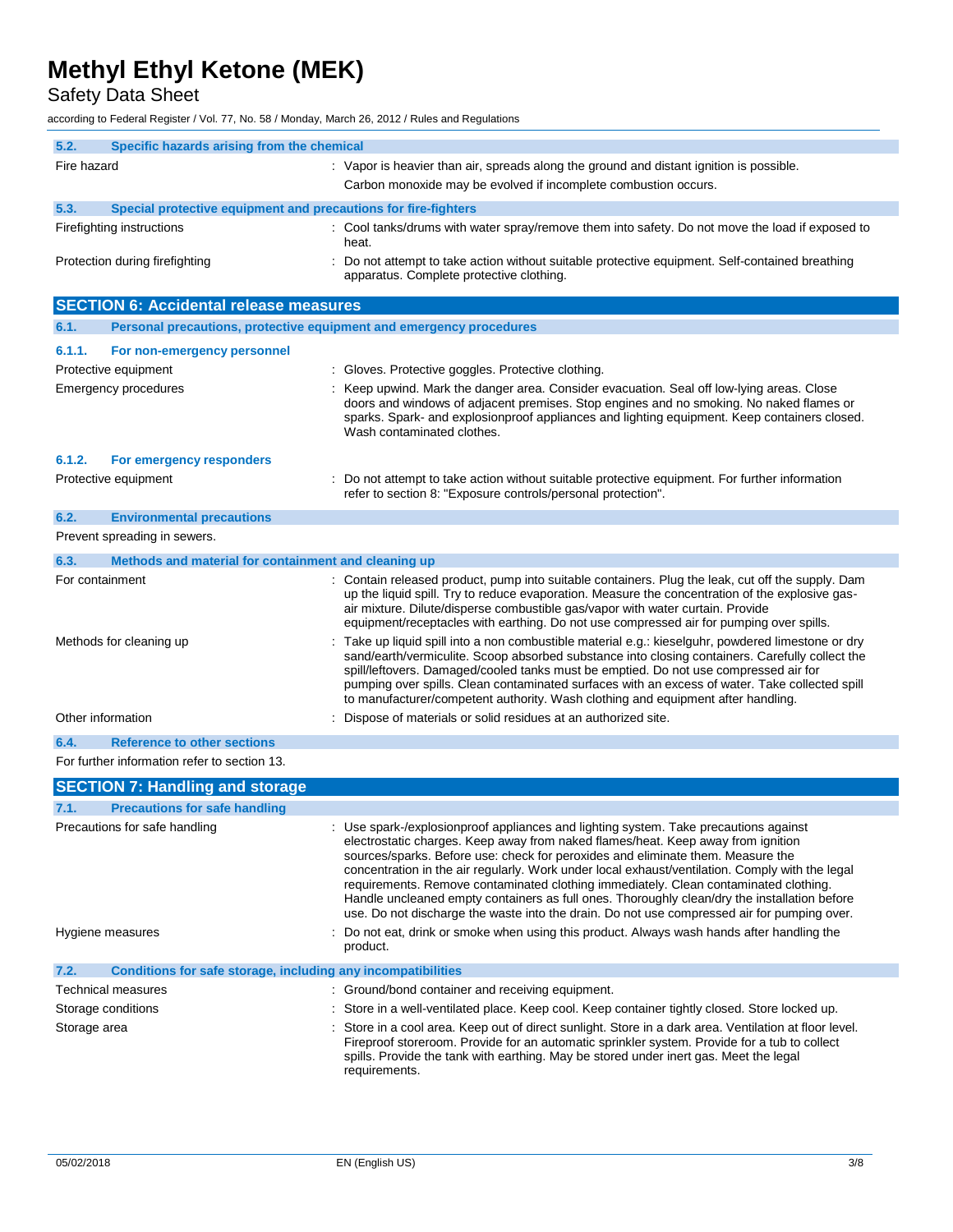## Safety Data Sheet

according to Federal Register / Vol. 77, No. 58 / Monday, March 26, 2012 / Rules and Regulations

|              |                                     | <b>SECTION 8: Exposure controls/personal protection</b> |         |
|--------------|-------------------------------------|---------------------------------------------------------|---------|
| 8.1.         | <b>Control parameters</b>           |                                                         |         |
|              | Methyl Ethyl Ketone (MEK) (78-93-3) |                                                         |         |
| <b>ACGIH</b> |                                     | ACGIH TWA (ppm)                                         | 200 ppm |
| <b>ACGIH</b> |                                     | ACGIH STEL (ppm)                                        | 300 ppm |

| 8.2. | Appropriate engineering controls                                    |                                                                                     |
|------|---------------------------------------------------------------------|-------------------------------------------------------------------------------------|
|      | Appropriate engineering controls<br>Environmental exposure controls | Ensure good ventilation of the work station.<br>: Avoid release to the environment. |
| 8.3. | Individual protection measures/Personal protective equipment        |                                                                                     |

#### **Materials for protective clothing:**

GIVE GOOD RESISTANCE: butyl rubber.

GIVE POOR RESISTANCE: natural rubber. neoprene. nitrile rubber. polyethylene. PVC. viton

#### **Hand protection:**

Gloves

#### **Eye protection:**

Safety glasses

#### **Skin and body protection:**

Head/neck protection. Protective clothing

#### **Respiratory protection:**

Full face mask with filter type A at conc. in air > exposure limit

| <b>SECTION 9: Physical and chemical properties</b>            |                                                                                                                  |     |
|---------------------------------------------------------------|------------------------------------------------------------------------------------------------------------------|-----|
| Information on basic physical and chemical properties<br>9.1. |                                                                                                                  |     |
| Physical state                                                | : Liquid                                                                                                         |     |
| Appearance                                                    | : Liquid.                                                                                                        |     |
| Color                                                         | : Clear                                                                                                          |     |
| Odor                                                          | : Characteristics                                                                                                |     |
| Odor threshold                                                | $: 2 - 85$ ppm<br>$6 - 251$ mg/m <sup>3</sup>                                                                    |     |
| рH                                                            | : No data available                                                                                              |     |
| Melting point / Freezing point                                | : -86 °C (1013 hPa) (-123 °F)                                                                                    |     |
| Boiling point                                                 | : 79.6 °C (1013 hPa) (175.1 °F)                                                                                  |     |
| Flash point                                                   | : $-9 °C$ (16 °F)                                                                                                |     |
| Relative evaporation rate (butyl acetate=1)                   | $\therefore$ 6                                                                                                   |     |
| Relative evaporation rate (ether=1)                           | $\therefore$ 2.7                                                                                                 |     |
| Flammability (solid, gas)                                     | : Not applicable.                                                                                                |     |
| Vapor pressure                                                | : 12.600 Pa (20 °C)                                                                                              |     |
| Vapor pressure at 50 °C                                       | $: 370$ hPa                                                                                                      |     |
| Relative vapor density at 20 °C                               | : 2.4                                                                                                            |     |
| Relative density                                              | : $0.81(20 °C)$                                                                                                  |     |
| Relative density of saturated gas/air mixture                 | : 1.2                                                                                                            |     |
| Specific gravity / density                                    | : 810 kg/m <sup>3</sup> (20 °C)                                                                                  |     |
| Molecular mass                                                | $: 72.11$ g/mol                                                                                                  |     |
| Solubility                                                    | : Soluble in water.                                                                                              |     |
| Log Pow                                                       | : 0.3 (Experimental value, OECD 117: Partition Coefficient (n-octanol/water), HPLC method, 40<br>$\rm ^{\circ}C$ |     |
| Auto-ignition temperature                                     | : 515 °C (959 °F)                                                                                                |     |
| 05/02/2018                                                    | EN (English US)                                                                                                  | 4/8 |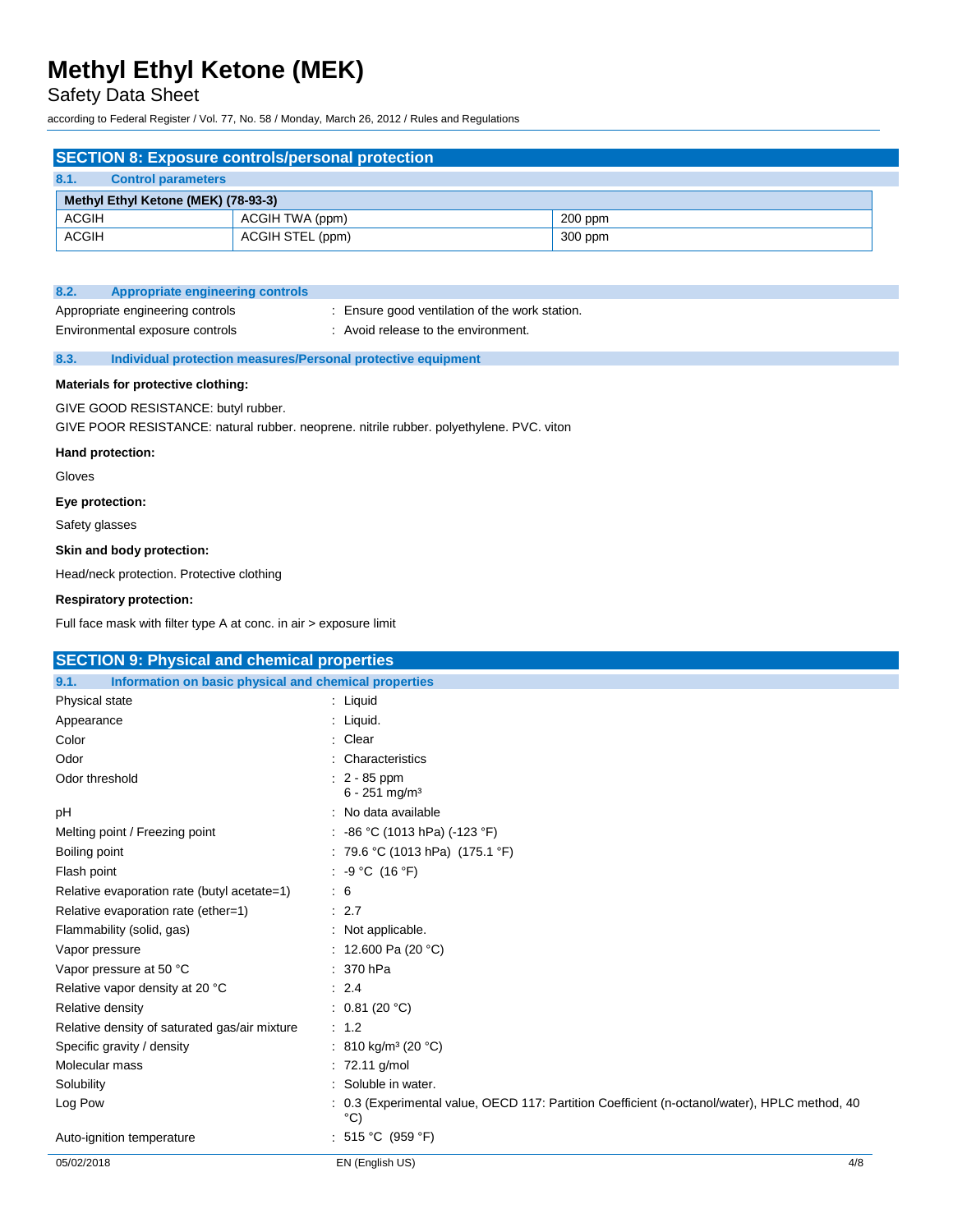## Safety Data Sheet

according to Federal Register / Vol. 77, No. 58 / Monday, March 26, 2012 / Rules and Regulations

| Decomposition temperature        | : No data available                                                                  |
|----------------------------------|--------------------------------------------------------------------------------------|
| Viscosity, kinematic             | : No data available                                                                  |
| Viscosity, dynamic               | : 0.4 mPa.s (25 °C)                                                                  |
| <b>Explosion limits</b>          | $: 1.5 - 12$ vol %<br>45 - 378 g/m <sup>3</sup><br>$LEL: 1.5$ vol %<br>UEL: 12 vol % |
| Explosive properties             | : No data available                                                                  |
| Oxidizing properties             | : No data available                                                                  |
| <b>Other information</b><br>9.2. |                                                                                      |
| Minimum ignition energy          | $: 0.53 \text{ mJ}$                                                                  |
| Specific conductivity            | $: 36000 \text{ pS/m}$                                                               |
| Saturation concentration         | : 311 g/m <sup>3</sup>                                                               |
| VOC content                      | $: 100 \%$                                                                           |
| Other properties                 | : Gas/vapour heavier than air at 20°C. Clear. Volatile.                              |

### **SECTION 10: Stability and reactivity**

### **10.1. Reactivity**

The product does not pose any further reactivity hazards in addition to those listed in the following sub-paragraph

## **10.2. Chemical stability**

Stable under normal conditions.

### **10.3. Possibility of hazardous reactions**

Reacts with strong oxidizing agents.

### **10.4. Conditions to avoid**

Avoid contact with hot surfaces. Heat. No flames, no sparks. Eliminate all sources of ignition.

### **10.5. Incompatible materials**

Strong oxidizing agents.

#### **10.6. Hazardous decomposition products**

Under normal conditions of storage and use, hazardous decomposition products should not be produced.

### **SECTION 11: Toxicological information**

| Information on toxicological effects<br>11.1.          |                                                                                                                                                                                                                                                                                                             |
|--------------------------------------------------------|-------------------------------------------------------------------------------------------------------------------------------------------------------------------------------------------------------------------------------------------------------------------------------------------------------------|
| Acute toxicity                                         | : Not classified                                                                                                                                                                                                                                                                                            |
| Methyl Ethyl Ketone (MEK) (78-93-3)                    |                                                                                                                                                                                                                                                                                                             |
| LD50 oral rat                                          | 2193 mg/kg body weight (Equivalent or similar to OECD 423, Rat, Male/female, Read-across)                                                                                                                                                                                                                   |
| LD50 dermal rabbit                                     | > 10 ml/kg (Equivalent or similar to OECD 402, 24 h, Rabbit, Male, Experimental value)                                                                                                                                                                                                                      |
| Skin corrosion/irritation                              | : Not classified                                                                                                                                                                                                                                                                                            |
| Serious eye damage/irritation                          | : Causes serious eye irritation.                                                                                                                                                                                                                                                                            |
| Respiratory or skin sensitization                      | : Not classified                                                                                                                                                                                                                                                                                            |
| Germ cell mutagenicity                                 | : Not classified                                                                                                                                                                                                                                                                                            |
| Carcinogenicity                                        | : Not classified                                                                                                                                                                                                                                                                                            |
| Reproductive toxicity                                  | : Not classified                                                                                                                                                                                                                                                                                            |
| Specific target organ toxicity – single exposure       | : May cause drowsiness or dizziness.                                                                                                                                                                                                                                                                        |
| Specific target organ toxicity – repeated<br>exposure  | : Not classified                                                                                                                                                                                                                                                                                            |
| Aspiration hazard                                      | : Not classified                                                                                                                                                                                                                                                                                            |
| Potential Adverse human health effects and<br>symptoms | : Practically non-toxic if swallowed (LD50 oral 2000/5000 mg/kg). Repeated exposure may cause<br>skin dryness or cracking. Non-toxic in contact with skin (LD50 skin> 5000 mg/kg). May cause<br>drowsiness or dizziness. Causes serious eye irritation. Caution! Substance is absorbed through<br>the skin. |
| Symptoms/effects                                       | : May cause drowsiness or dizziness.                                                                                                                                                                                                                                                                        |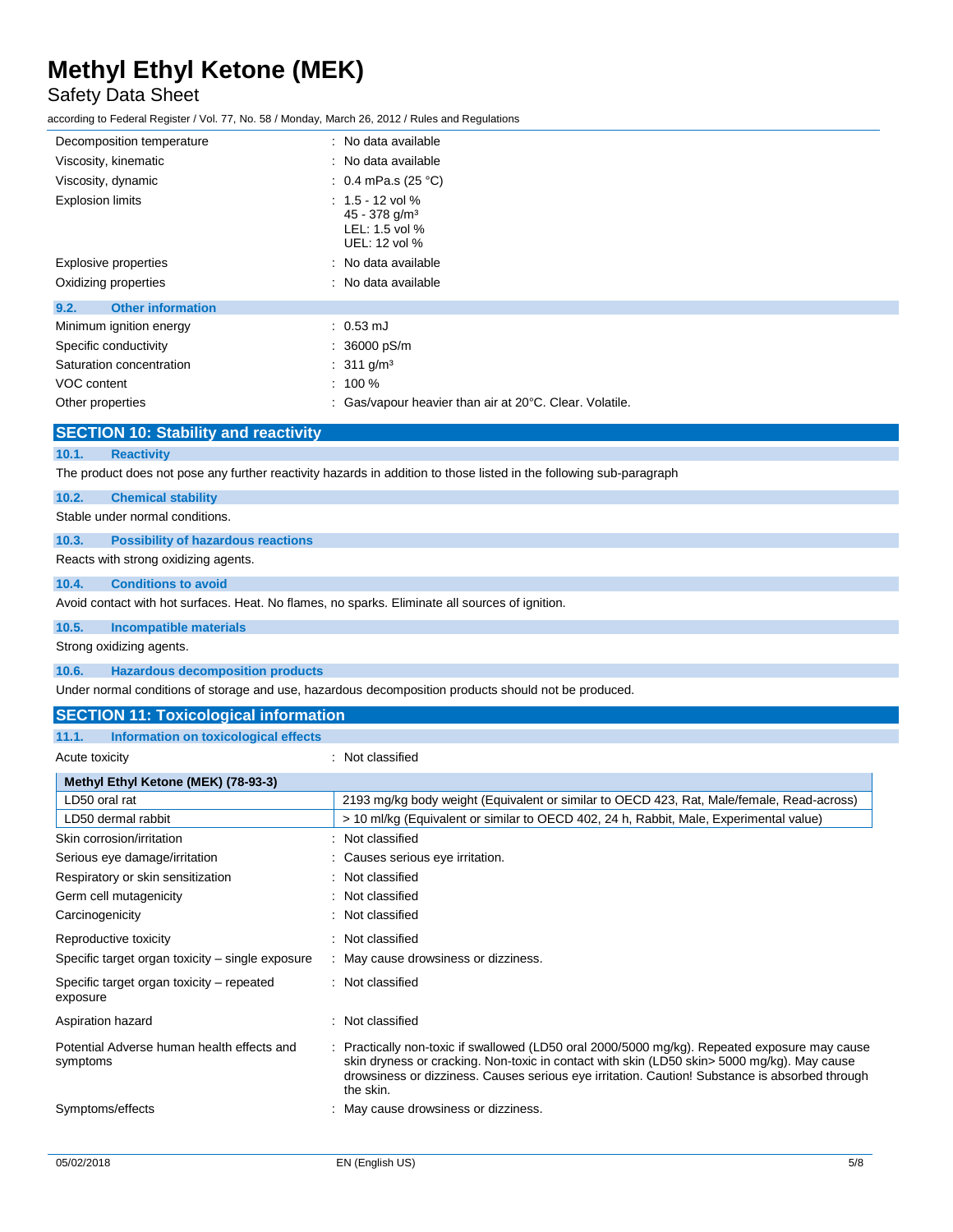Safety Data Sheet

according to Federal Register / Vol. 77, No. 58 / Monday, March 26, 2012 / Rules and Regulations

| Symptoms/effects after inhalation   | Irritation of the nasal mucous membranes, Nausea, Headache, EXPOSURE TO HIGH<br>CONCENTRATIONS: Irritation of the respiratory tract. Central nervous system depression.<br>Dizziness, Mental confusion, Narcosis, Disturbances of consciousness. |
|-------------------------------------|--------------------------------------------------------------------------------------------------------------------------------------------------------------------------------------------------------------------------------------------------|
| Symptoms/effects after skin contact | : Red skin. ON CONTINUOUS EXPOSURE/CONTACT: Not irritating. Cracking of the skin.                                                                                                                                                                |
| Symptoms/effects after eye contact  | : Irritation of the eye tissue.                                                                                                                                                                                                                  |
| Symptoms/effects after ingestion    | : AFTER INGESTION OF HIGH QUANTITIES: Symptoms similar to those listed under<br>inhalation. Risk of aspiration pneumonia.                                                                                                                        |
| Chronic symptoms                    | : ON CONTINUOUS/REPEATED EXPOSURE/CONTACT: Dry skin. Itching. Skin<br>rash/inflammation.                                                                                                                                                         |

| <b>SECTION 12: Ecological information</b> |                                                                                                                                                                   |
|-------------------------------------------|-------------------------------------------------------------------------------------------------------------------------------------------------------------------|
| 12.1.<br><b>Toxicity</b>                  |                                                                                                                                                                   |
| Ecology - water                           | : Slightly harmful to crustacea. Not harmful to fishes. Groundwater pollutant. Not harmful to<br>activated sludge. Not harmful to algae. Not harmful to bacteria. |
| Methyl Ethyl Ketone (MEK) (78-93-3)       |                                                                                                                                                                   |
| LC50 fish 1                               | 2993 mg/l (OECD 203: Fish, Acute Toxicity Test, 96 h, Pimephales promelas, Static system,<br>Fresh water, Experimental value)                                     |
| EC50 Daphnia 1                            | 308 mg/l (OECD 202: Daphnia sp. Acute Immobilisation Test, 48 h, Daphnia magna, Static<br>system, Fresh water, Experimental value)                                |
| ErC50 (algae)                             | 1972 mg/l (OECD 201: Alga, Growth Inhibition Test, 72 h, Pseudokirchneriella subcapitata,<br>Static system, Fresh water, Experimental value)                      |

| 12.2.<br><b>Persistence and degradability</b> |                                                                                                                     |
|-----------------------------------------------|---------------------------------------------------------------------------------------------------------------------|
| Methyl Ethyl Ketone (MEK) (78-93-3)           |                                                                                                                     |
| Persistence and degradability                 | Biodegradable in the soil. Biodegradable in the soil under anaerobic conditions. Readily<br>biodegradable in water. |
| Biochemical oxygen demand (BOD)               | 2.03 g $O_2$ /g substance                                                                                           |
| Chemical oxygen demand (COD)                  | 2.31 g $O_2$ /g substance                                                                                           |
| <b>ThOD</b>                                   | 2.44 g $O_2$ /g substance                                                                                           |
| 12.3.<br><b>Bioaccumulative potential</b>     |                                                                                                                     |
| Methyl Ethyl Ketone (MEK) (78-93-3)           |                                                                                                                     |
| Log Pow                                       | 0.3 (Experimental value, OECD 117: Partition Coefficient (n-octanol/water), HPLC method, 40<br>$^{\circ}$ C)        |
| Bioaccumulative potential                     | Low potential for bioaccumulation (Log Kow $<$ 4).                                                                  |
| 12.4.<br><b>Mobility in soil</b>              |                                                                                                                     |
| Methyl Ethyl Ketone (MEK) (78-93-3)           |                                                                                                                     |
| Surface tension                               | $0.024$ N/m (20 °C)                                                                                                 |
| Log Koc                                       | 1.53 (log Koc, Calculated value)                                                                                    |
| Ecology - soil                                | Highly mobile in soil. Slightly harmful to plants.                                                                  |

**12.5. Other adverse effects**

No additional information available

| <b>SECTION 13: Disposal considerations</b>                            |                                                                                                                                                                                                                                                                                                                                                                                                                                                                                                                                                                                                                                         |  |  |
|-----------------------------------------------------------------------|-----------------------------------------------------------------------------------------------------------------------------------------------------------------------------------------------------------------------------------------------------------------------------------------------------------------------------------------------------------------------------------------------------------------------------------------------------------------------------------------------------------------------------------------------------------------------------------------------------------------------------------------|--|--|
| <b>Disposal methods</b><br>13.1.                                      |                                                                                                                                                                                                                                                                                                                                                                                                                                                                                                                                                                                                                                         |  |  |
| Waste treatment methods<br>Product/Packaging disposal recommendations | : Dispose of contents/container in accordance with licensed collector's sorting instructions.<br>: Do not discharge into surface water. Remove waste in accordance with local and/or national                                                                                                                                                                                                                                                                                                                                                                                                                                           |  |  |
|                                                                       | regulations. Hazardous waste shall not be mixed together with other waste. Different types of<br>hazardous waste shall not be mixed together if this may entail a risk of pollution or create<br>problems for the further management of the waste. Hazardous waste shall be managed<br>responsibly. All entities that store, transport or handle hazardous waste shall take the<br>necessary measures to prevent risks of pollution or damage to people or animals. Recycle by<br>distillation. Remove to an authorized waste incinerator for solvents with energy recovery. May<br>be discharged to wastewater treatment installation. |  |  |
| Additional information                                                | : Flammable vapors may accumulate in the container.                                                                                                                                                                                                                                                                                                                                                                                                                                                                                                                                                                                     |  |  |
|                                                                       |                                                                                                                                                                                                                                                                                                                                                                                                                                                                                                                                                                                                                                         |  |  |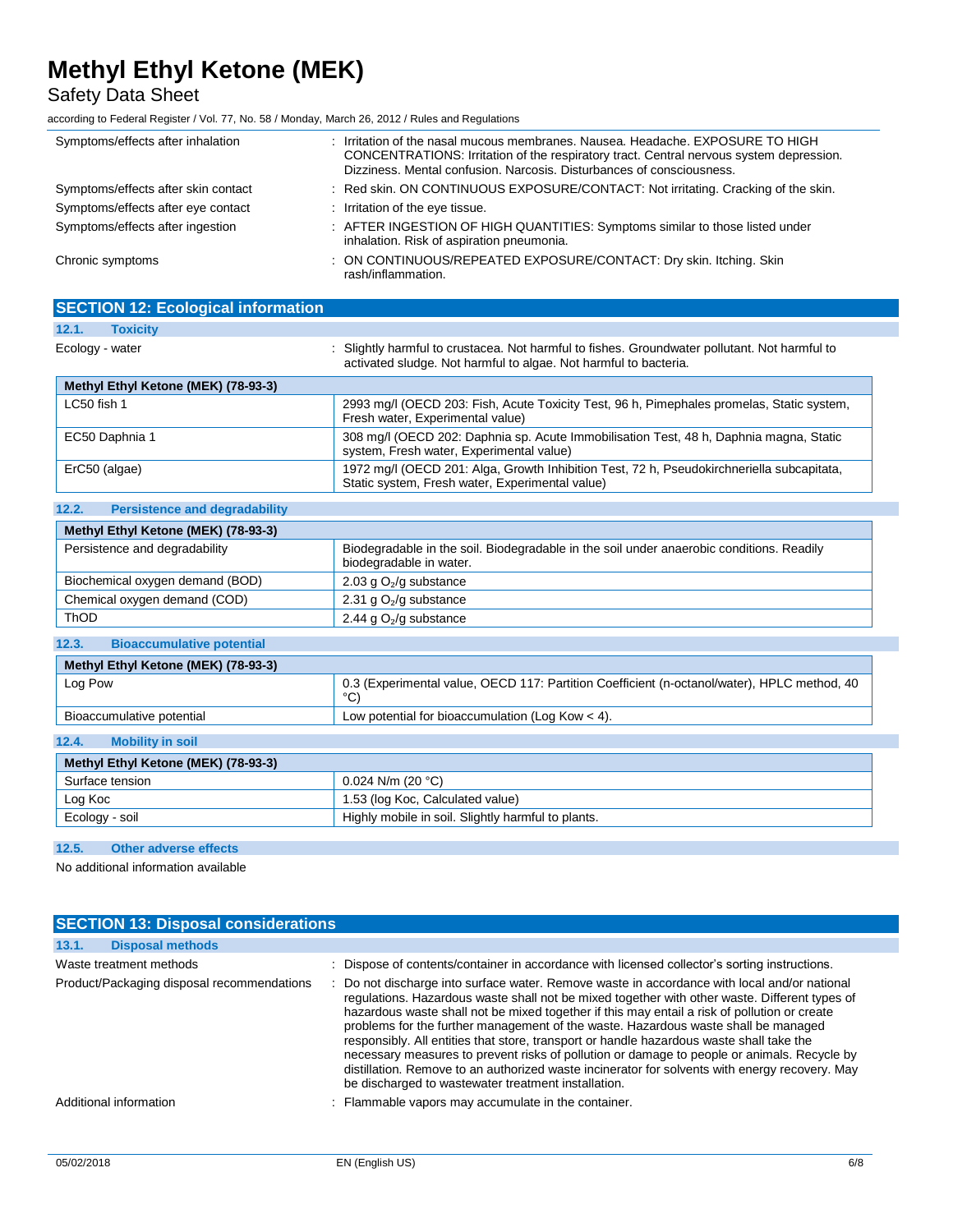## Safety Data Sheet

according to Federal Register / Vol. 77, No. 58 / Monday, March 26, 2012 / Rules and Regulations

### **SECTION 14: Transport information**

|  | <b>Department of Transportation (DOT)</b> |  |
|--|-------------------------------------------|--|

| In accordance with DOT         |  |
|--------------------------------|--|
| Transport document description |  |
| UN-No.(DOT)                    |  |
| Proper Shipping Name (DOT)     |  |
| Class (DOT)                    |  |
| Packing group (DOT)            |  |
| Hazard labels (DOT)            |  |

: UN1193 Methyl ethyl ketone, 3, II

- : UN1193
- : Methyl ethyl ketone
- : 3 Class 3 Flammable and combustible liquid 49 CFR 173.120
- : II Medium Danger
- : 3 Flammable liquid



| DOT Packaging Non Bulk (49 CFR 173.xxx)                                   | $\therefore$ 202                                                                                                                                                                                                                                                                                                                                                                                                                                                                                                                                                                                                                            |
|---------------------------------------------------------------------------|---------------------------------------------------------------------------------------------------------------------------------------------------------------------------------------------------------------------------------------------------------------------------------------------------------------------------------------------------------------------------------------------------------------------------------------------------------------------------------------------------------------------------------------------------------------------------------------------------------------------------------------------|
| DOT Packaging Bulk (49 CFR 173.xxx)                                       | : 242                                                                                                                                                                                                                                                                                                                                                                                                                                                                                                                                                                                                                                       |
| DOT Special Provisions (49 CFR 172.102)                                   | : IB2 - Authorized IBCs: Metal (31A, 31B and 31N); Rigid plastics (31H1 and 31H2); Composite<br>(31HZ1). Additional Requirement: Only liquids with a vapor pressure less than or equal to 110<br>kPa at 50 C (1.1 bar at 122 F), or 130 kPa at 55 C (1.3 bar at 131 F) are authorized.<br>T4 - 2.65 178.274(d)(2) Normal 178.275(d)(3)<br>TP1 - The maximum degree of filling must not exceed the degree of filling determined by the<br>following: Degree of filling = $97/1 + a$ (tr - tf) Where: tr is the maximum mean bulk temperature<br>during transport, and tf is the temperature in degrees celsius of the liquid during filling. |
| DOT Packaging Exceptions (49 CFR 173.xxx)                                 | : 150                                                                                                                                                                                                                                                                                                                                                                                                                                                                                                                                                                                                                                       |
| DOT Quantity Limitations Passenger aircraft/rail : 5 L<br>(49 CFR 173.27) |                                                                                                                                                                                                                                                                                                                                                                                                                                                                                                                                                                                                                                             |
| DOT Quantity Limitations Cargo aircraft only (49 : 60 L<br>CFR 175.75)    |                                                                                                                                                                                                                                                                                                                                                                                                                                                                                                                                                                                                                                             |
| DOT Vessel Stowage Location                                               | : B - (i) The material may be stowed "on deck" or "under deck" on a cargo vessel and on a<br>passenger vessel carrying a number of passengers limited to not more than the larger of 25<br>passengers, or one passenger per each 3 m of overall vessel length; and (ii) "On deck only" on<br>passenger vessels in which the number of passengers specified in paragraph $(k)(2)(i)$ of this<br>section is exceeded.                                                                                                                                                                                                                         |
| Other information                                                         | : No supplementary information available.                                                                                                                                                                                                                                                                                                                                                                                                                                                                                                                                                                                                   |
| <b>Transportation of Dangerous Goods</b>                                  |                                                                                                                                                                                                                                                                                                                                                                                                                                                                                                                                                                                                                                             |
| <b>Transport by sea</b>                                                   |                                                                                                                                                                                                                                                                                                                                                                                                                                                                                                                                                                                                                                             |
| Transport document description (IMDG)                                     | : UN 1193 Ethyl methyl ketone (methyl ethyl ketone), 3, II                                                                                                                                                                                                                                                                                                                                                                                                                                                                                                                                                                                  |
| UN-No. (IMDG)                                                             | : 1193                                                                                                                                                                                                                                                                                                                                                                                                                                                                                                                                                                                                                                      |
| Proper Shipping Name (IMDG)                                               | : Ethyl methyl ketone (methyl ethyl ketone)                                                                                                                                                                                                                                                                                                                                                                                                                                                                                                                                                                                                 |
| Class (IMDG)                                                              | : 3 - Flammable liquids                                                                                                                                                                                                                                                                                                                                                                                                                                                                                                                                                                                                                     |
| Packing group (IMDG)                                                      | : II - substances presenting medium danger                                                                                                                                                                                                                                                                                                                                                                                                                                                                                                                                                                                                  |
| EmS-No. (1)                                                               | $E = F - E$                                                                                                                                                                                                                                                                                                                                                                                                                                                                                                                                                                                                                                 |

### **Air transport**

| Transport document description (IATA) | : UN 1193 Ethyl methyl ketone, 3, II |
|---------------------------------------|--------------------------------------|
| UN-No. (IATA)                         | : 1193                               |
| Proper Shipping Name (IATA)           | : Ethyl methyl ketone                |
| Class (IATA)                          | : 3 - Flammable Liquids              |
| Packing group (IATA)                  | : II - Medium Danger                 |

EmS-No. (2) : S-D